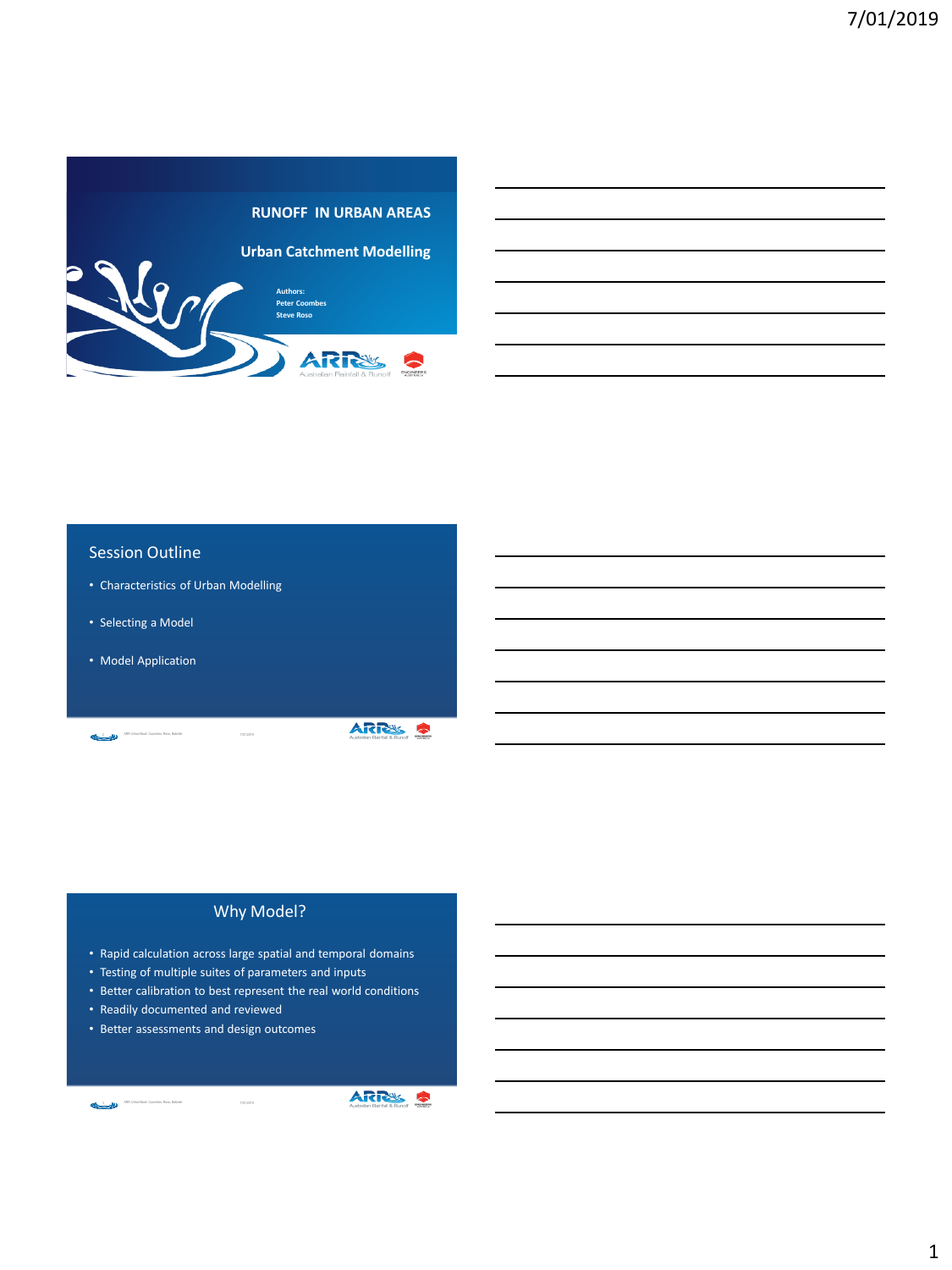#### Characteristics of Urban Modelling

- Impervious Cover
- Conveyance Systems
- Hydraulic Structures (including volume management facilities)

#### Also

- Complex landuse patterns (changes spatially and temporally)
- Data intensity
- Stakeholders

4 7/01/2019 ART Urban Book Coombas, Ross, Babidar<br>
2012/01/2019 ARR Urban Book: Coombes, Roso, Babister



**ARRES S** 

#### Impervious Cover

- Imp% is basic hydrologic model parameter Reduces infiltration and decreases lag
- Two types of impervious cover described in ARR<br>• Directly connected
- Indirectly connected Effective Impervious Area (EIA) as a proportion of Total Impervious Area (TIA) EIA/TIA between 50% and 70% (refer Book 5)
- 
- 
- 
- TIA may be more suitable in some circumstances<br>• Importance of a quality Imp % estimate not the<br>same in every application<br>• A well constructed model with adequate spatial scale<br>connectivity effects

5 2010 - ARR Urban Book: Coombes, Roso, Babister



**ARRS S** 

#### Conveyance Systems

- Artificial linings support steeper than natural slope resulting in decreased lag
- Alters flow characteristics
- Physical processes are explicitly
- modelled by most hydraulic models • Requires detailed schematisation
- Conduit type, Cross-sectional
- dimensions, Length, Slope, Hydraulic parameters

6 2012 ARR Urban Book: Coombex, Rosa, Babister ARR Urban Book: Coombes, Roso, Babister



# **ARRS S**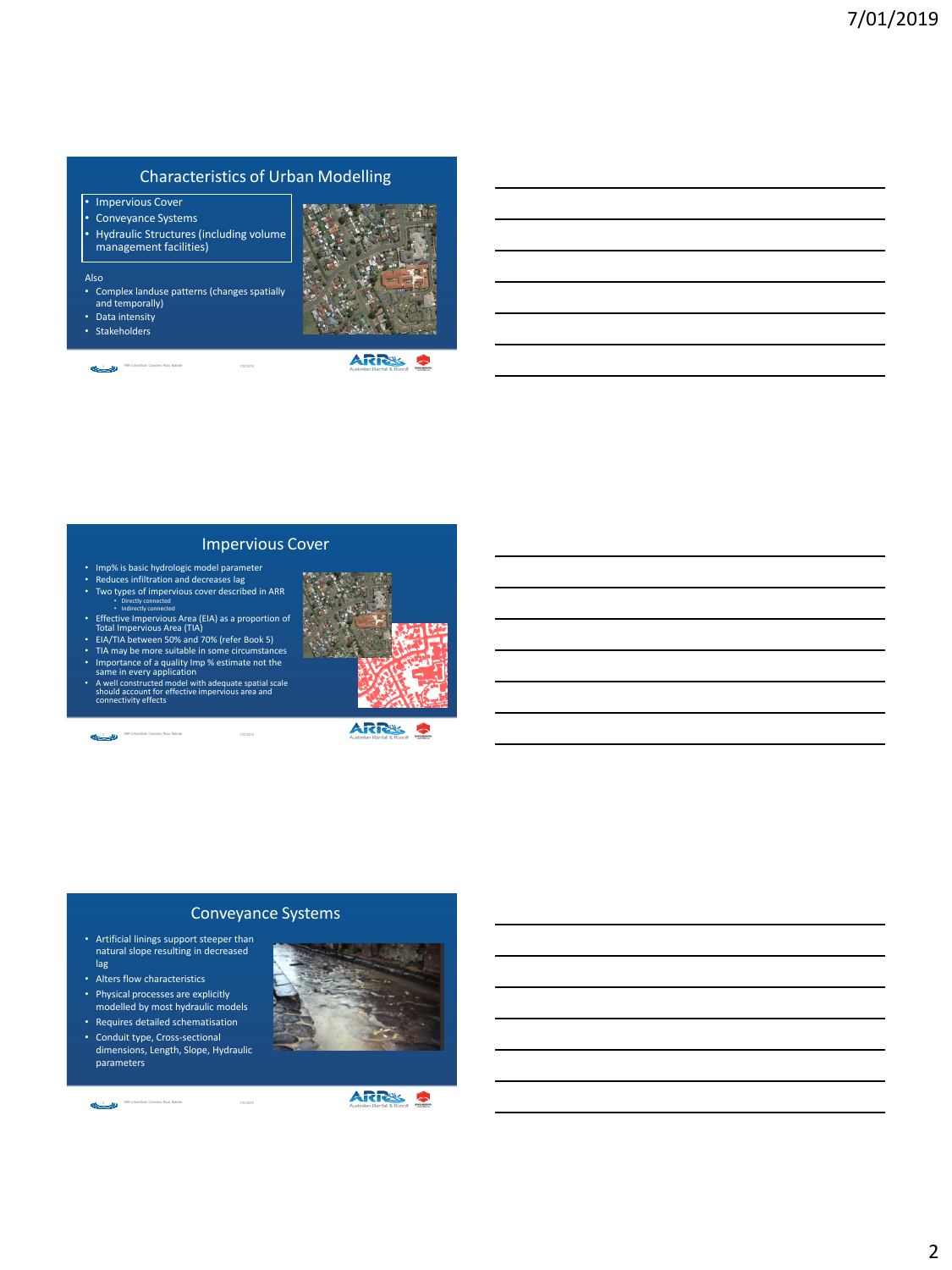# Hydraulic Structures

- Localised Afflux
- Floodplain storage and hydrograph attenuation
- Tail water levels for upstream drainage
- Cross-catchment diversion of flow • Bed scour and local stream morphology
- Blockage scenarios
- Model requires detailed physical description: dimensions, elevations etc



7 NGC 2018 71012019 71012019 ARR Urban Book: Coombes, Roso, Babister

ARRS S



### Selecting a Model - Common Urban Model Types

Rational Method Time Area Method, Extended Rational Method Runoff Routing Continuous Simulation Hydrology

Hydrology coupled to 1D hydraulic model Direct Rainfall ('Rain on Grid') Runoff routing coupled to 2D hydraulic model Hydrology and Hydraulics

> Hydraulics One-dimensional hydraulic model Two-dimensional hydraulic model Pipe network models

Water Quality Water quality models

9 7/01/2019 ARR Urban Book: Coombes, Roso, Babister

**ARRS S**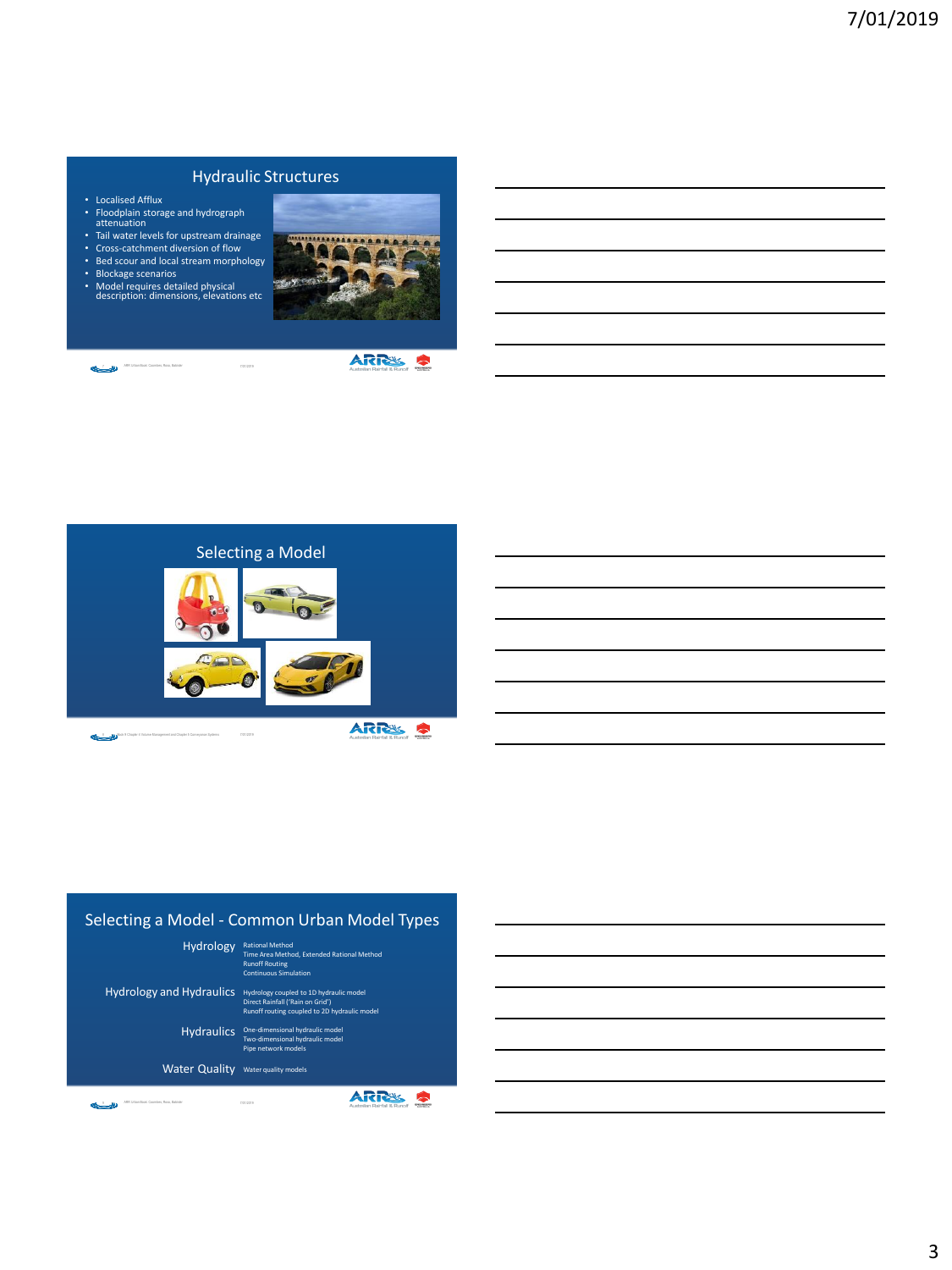| Selecting a Model                                                                                                          |                                                                          |                                                                                                                                                              |                                                                                                                                                              |                                                                                                                                                                                                                                                  |  |
|----------------------------------------------------------------------------------------------------------------------------|--------------------------------------------------------------------------|--------------------------------------------------------------------------------------------------------------------------------------------------------------|--------------------------------------------------------------------------------------------------------------------------------------------------------------|--------------------------------------------------------------------------------------------------------------------------------------------------------------------------------------------------------------------------------------------------|--|
| <b>Question 1: What</b><br>capabilities do you need?                                                                       | <b>Flood process</b><br><b>Runoff perveration and</b><br>surface routing | <b>Limited Capability</b><br>average intensity or<br>burst<br>Cursory treatment of<br>infibration losses<br>Surface characteristics<br>not fully represented | <b>Moderate Capability</b><br>More correlate storm<br>tellitration losses<br>Surface characteristics<br>partially represented                                | <b>Streeg Capability</b><br>Full storm or rainfall<br><b>SEGLIARDO</b><br><b>Indiffration Insures</b><br>Soutial distribution of<br>mirfall<br>Surface characteristics<br>well represented<br><b><i><u><u>Brokeling</u></u></i></b> surface www. |  |
| • Runoff generation and surface<br>routing<br>• Channel and storage routing<br>• Structure hydraulics                      | Channel and sharage<br>routing                                           | Channel characteristics<br>not represented<br>No explicit calculation of<br>flood storage and its<br>attenuation effects.                                    | Channel characteristics<br>partially represented<br>Storage behaviour<br>partially represented<br>including attenuation<br>effects and seatial<br>influences | Deams<br>Channel characteristics<br>and final ways speed.<br>and recommended<br>Storage behaviour well<br>described including<br>correles budracky.<br>habasiner and<br>attenuation effects                                                      |  |
| Tables 9.6.1 and 9.6.2 assign a capability (limited,<br>moderate, strong) to each type of model across these key<br>areas. | Structure hydraulics                                                     | <b>Basic hydraulic</b><br>structures only<br><b>Rating tables</b><br>Macroing's formula for<br>coan channels.                                                | Small range of hydraulic<br><b>STrucTures</b><br>Basic topographic<br>representation                                                                         | Wide range of hydraulic<br><i><b>ITAKTURE</b></i><br>Resolves shallow water<br>equations (10 or 20 or<br>bothů                                                                                                                                   |  |
| 400 Urban Brok Coumbax Bran Bahider<br>7101/2010                                                                           |                                                                          |                                                                                                                                                              | Australian Rainfall & Runoff                                                                                                                                 |                                                                                                                                                                                                                                                  |  |

| <u> 1989 - Johann Stoff, amerikansk politiker (d. 1989)</u> |  |  |
|-------------------------------------------------------------|--|--|
|                                                             |  |  |
|                                                             |  |  |
|                                                             |  |  |
|                                                             |  |  |
|                                                             |  |  |
|                                                             |  |  |
|                                                             |  |  |
|                                                             |  |  |
|                                                             |  |  |
|                                                             |  |  |
|                                                             |  |  |
|                                                             |  |  |
|                                                             |  |  |
|                                                             |  |  |
|                                                             |  |  |
|                                                             |  |  |
|                                                             |  |  |
|                                                             |  |  |
|                                                             |  |  |
|                                                             |  |  |
|                                                             |  |  |
|                                                             |  |  |
|                                                             |  |  |
|                                                             |  |  |
| the control of the control of the control of                |  |  |





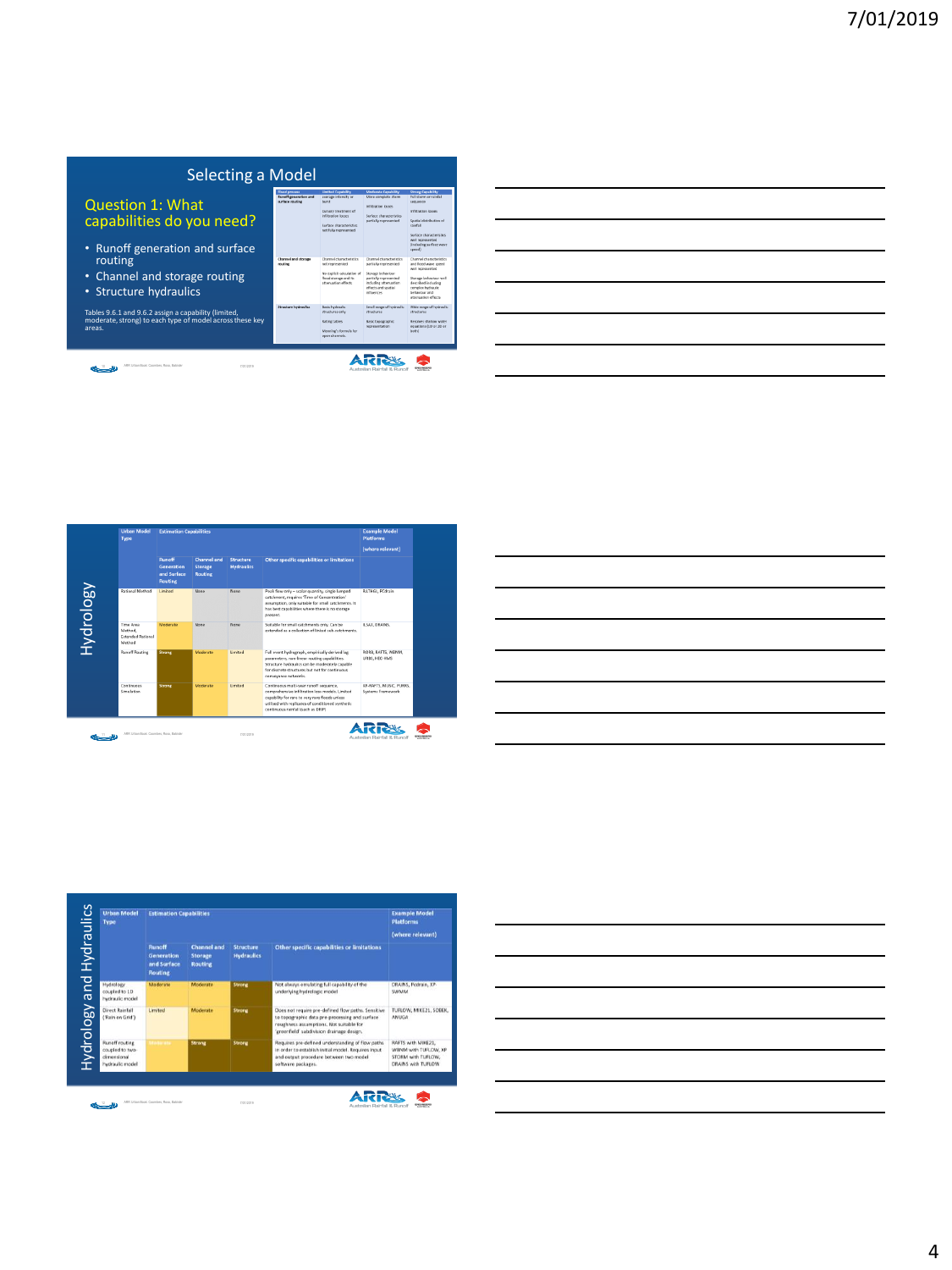| <b>Urban Model</b><br>Type         | <b>Estimation Capabilities</b>                        |                                                 |                                |                                                                                                                                               | <b>Example Model</b><br><b>Platforms</b>                         |
|------------------------------------|-------------------------------------------------------|-------------------------------------------------|--------------------------------|-----------------------------------------------------------------------------------------------------------------------------------------------|------------------------------------------------------------------|
|                                    | <b>Runoff</b><br>Generation<br>and Surface<br>Routing | <b>Channel and</b><br>Storage<br><b>Routing</b> | Structure<br><b>Hydraulics</b> | Other specific capabilities or limitations                                                                                                    | (where relevant)                                                 |
| One-dimensional<br>hydraulic model | None:                                                 | Moderate                                        | Strong                         | Simple channel or pipe behaviour only. Limited<br>where complex flood storages exist.                                                         | HEC-RAS, MIKE11, SOBEK                                           |
| Two-dimensional<br>hydraulic model | None                                                  | <b>Strong</b>                                   | <b>Strong</b>                  | Complex flow behaviour including breakout and<br>diversion. Flow transitions and hydraulic jumps.<br>Principally surface flow.                | TUFLOW, SOBEK, ANUGA,<br>MIKE21, HEC-RAS 2D.<br>RMA, RiverFlow2D |
| Pipe network<br>models             | None                                                  | Moderate                                        | Strong                         | Specialist models for underground drainage<br>networks, storage routing performance best.<br>where flow is contained within the minor system. | SWMM, XP-STORM,<br>DRAINS, PCdrain, MIKE<br><b>URBAN</b>         |

| <u> 1989 - Johann Harry Harry Harry Harry Harry Harry Harry Harry Harry Harry Harry Harry Harry Harry Harry Harry</u>  |  |                          |  |
|------------------------------------------------------------------------------------------------------------------------|--|--------------------------|--|
| <u> 1989 - Johann Barn, mars ann an t-Amhain ann an t-Amhain ann an t-Amhain ann an t-Amhain an t-Amhain ann an t-</u> |  |                          |  |
| <u> 1989 - Johann Barn, mars ann an t-Amhain ann an t-Amhain ann an t-Amhain ann an t-Amhain an t-Amhain ann an t-</u> |  |                          |  |
| <u> 1989 - Johann Barn, amerikan bernama di sebagai bernama dan bernama di sebagai bernama di sebagai bernama di</u>   |  |                          |  |
| <u> 1989 - Johann Stoff, Amerikaansk politiker (* 1958)</u>                                                            |  | $\overline{\phantom{a}}$ |  |
| <u> 1989 - Andrea Andrew Maria (h. 1989).</u>                                                                          |  |                          |  |
|                                                                                                                        |  |                          |  |

# Question 2: What is your model's spatial scale? **Lot Site Neighbourhood Precinct** A small parcel of land with 1 or 2 buildings. A large parcel of land with multiple buildings. Sometimes a small number of 'lots' combined. Many parcels of land each with at least one building. Many 'lots' and potentially some multi-building complexes. Hundreds of parcels of land each with at least one building. A large number of 'lots' and multi-building complexes combined. Several neighbourhoods. Selecting a Model

e.g. a residential subdivision stage or a neighbourhood covering an area up to say 10 hectares

e.g. a small suburb covering an area of say 100 hecta

ARRS &

e.g. large townhouse complex covering an area up to say 1 hectare

14 2001 2012 2019 Total Book: Coombes, Roso, Babister

e.g. single detached dwelling or duplex up to say 1,000m<sup>2</sup> in area

| <u> 1989 - Johann Stoff, deutscher Stoff, der Stoff, der Stoff, der Stoff, der Stoff, der Stoff, der Stoff, der S</u> |  |  |
|-----------------------------------------------------------------------------------------------------------------------|--|--|
|                                                                                                                       |  |  |
|                                                                                                                       |  |  |
| <u> La componente de la contrada de la contrada de la contrada de la contrada de la contrada de la contrada de la</u> |  |  |
|                                                                                                                       |  |  |
|                                                                                                                       |  |  |



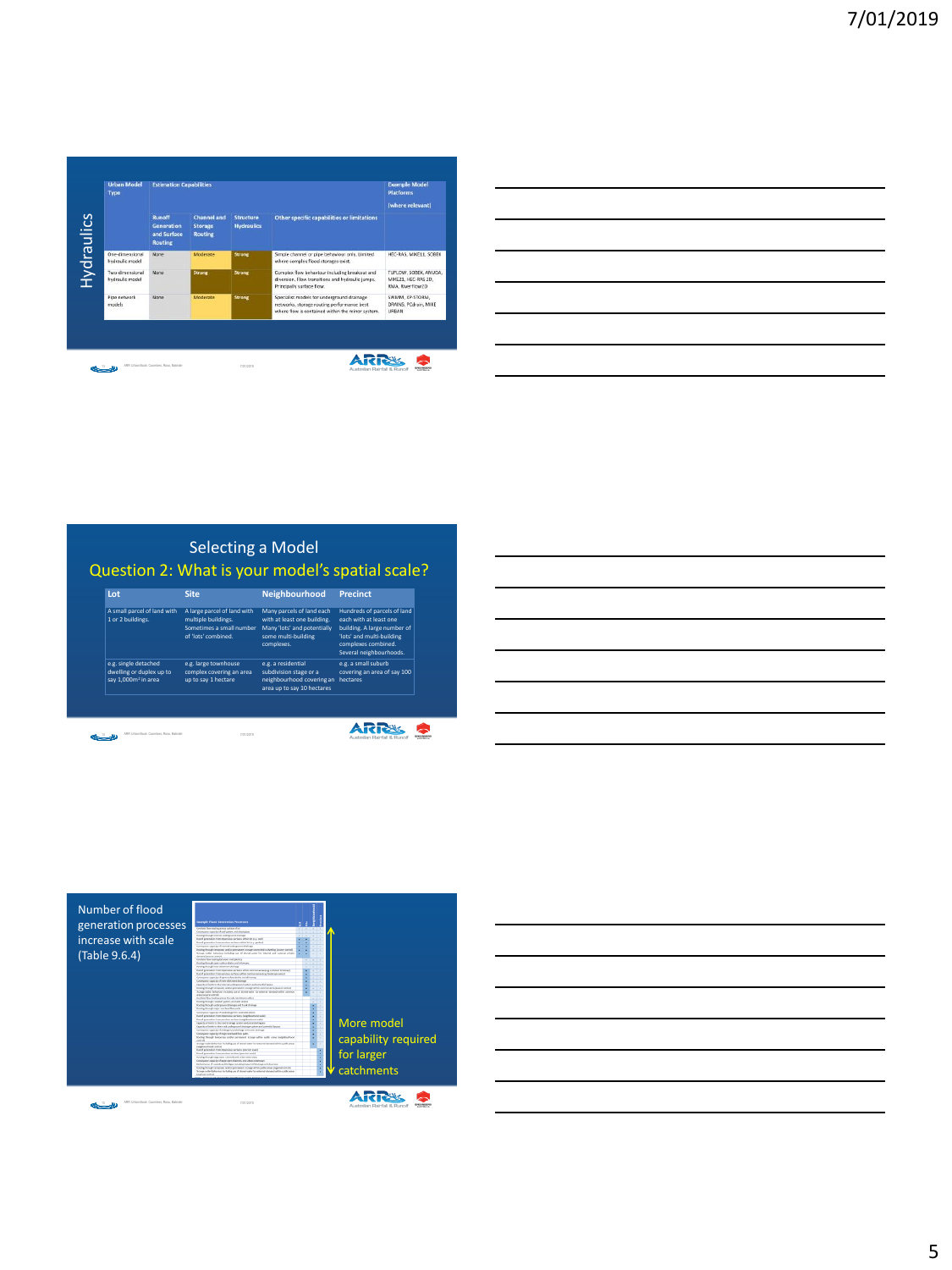

| <u> 1989 - Johann Stoff, amerikansk politiker (d. 1989)</u>                                                                                                                                                                   |  |                               |
|-------------------------------------------------------------------------------------------------------------------------------------------------------------------------------------------------------------------------------|--|-------------------------------|
|                                                                                                                                                                                                                               |  |                               |
|                                                                                                                                                                                                                               |  |                               |
| and the control of the control of the control of the control of the control of the control of the control of the                                                                                                              |  | the control of the control of |
|                                                                                                                                                                                                                               |  |                               |
|                                                                                                                                                                                                                               |  |                               |
|                                                                                                                                                                                                                               |  |                               |
|                                                                                                                                                                                                                               |  |                               |
| and the control of the control of the control of the control of the control of the control of the control of th                                                                                                               |  | _____                         |
|                                                                                                                                                                                                                               |  |                               |
| the control of the control of the control of the control of the control of the control of the control of the control of the control of the control of the control of the control of the control of the control of the control |  | ______                        |
|                                                                                                                                                                                                                               |  |                               |
|                                                                                                                                                                                                                               |  |                               |
|                                                                                                                                                                                                                               |  |                               |
|                                                                                                                                                                                                                               |  |                               |
| the control of the control of the control of the control of the control of the control of the control of the control of the control of the control of the control of the control of the control of the control of the control |  |                               |





# Question 4: What hydraulic model is suitable? Selecting a Model

- Is flow behaviour 1D or 2D
- Proportion of flow underground
- Importance of storage

18 2010 / ARR Urban Book: Coombex, Rose, Babister / 2010 / 2010 / 7/01/2019

ARR Urban Book: Coombes, Roso, Babister

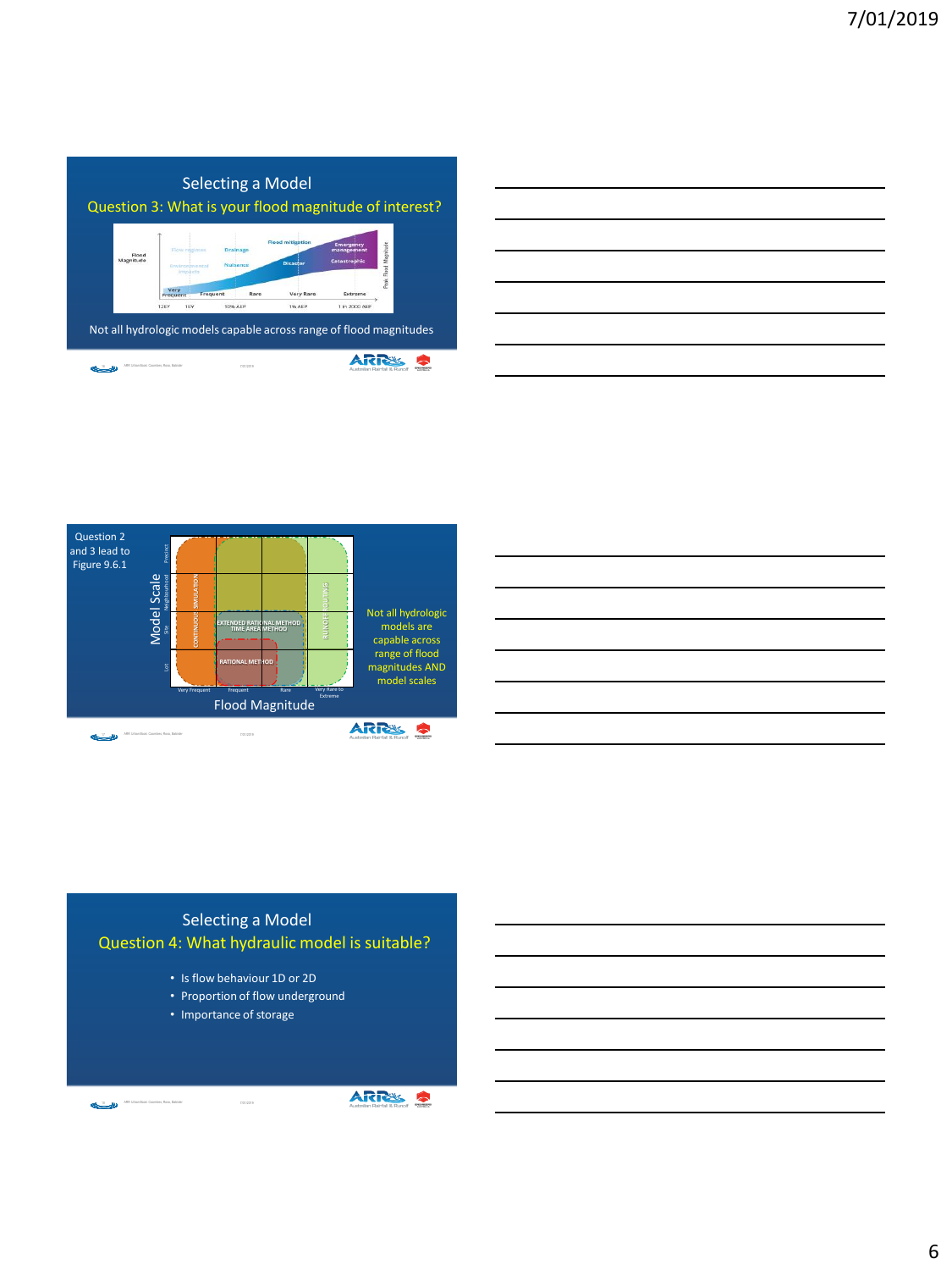# Selecting a Model

- Other factors:
- simplest model, capable of the necessary calculations
- availability of sufficient input data
- parameter research
- output data capabilities
- cost
- user familiarity with the model

19 Book 9 Chapter 4 Volume Management and Chapter 5 Conveyance Systems 7/01/2019

**ARRS S** 



20 Book 9 Chapter 4 Volume Management and Chapter 5 Conveyance Systems 7/01/2019

**ARRS &** 

# Model Application - Rainfall **Input ARR 1987 Pre Update ARR 2016**

• Design rainfall depths from BOM

• Temporal patterns, ARF, climate change factors, pre-burst from ARR Datahub

|                             |                                                                                                     |                                                   | Book 2 Chapter 2 Design Rainfall.                                                                                                     |
|-----------------------------|-----------------------------------------------------------------------------------------------------|---------------------------------------------------|---------------------------------------------------------------------------------------------------------------------------------------|
| ARE                         | Figure 2.7 from US data                                                                             | FORGE work (except<br>NSW1                        | New equations derived using Australian data.<br>Book 2 Chapter 4: Areal Reduction Factors.                                            |
| Terreyral<br><b>CATALOG</b> | Single temporal pattern of<br>design burst rainfall based on<br>average variability method<br>(AVM) | AVM, filtered for<br>embedded burst               | Ensemble of real strong<br>Book 2 Chapter 5: Temporal Patterns.                                                                       |
| leiteoč<br><b>NATION</b>    | Cantrold                                                                                            | Spatially<br>IED.                                 | distributed Spatially distributed IFD                                                                                                 |
| Climate<br>change           |                                                                                                     |                                                   | Eartres available from the Databah<br>Book 1 Chapter 6: Climate change<br>considerations.                                             |
| <b>Costen</b>               | Chahas<br>hasad<br>advice.<br>sometimes hased on data.                                              | Californitud<br>House.<br>'n<br>hydrologic Model. | Calibrated losses, Uncalibrated models use<br>leases sualishin from the databals.<br>Book 5 Chapter 3: Losses.                        |
| Dra humah                   | Allegedly incorporated into mixed<br><b>Advise</b>                                                  |                                                   | Estimates provided on Databub. Use 60<br>minute pre-burst rainfall with burst rainfall<br>assembles of durations less than 60 minutes |
|                             |                                                                                                     |                                                   |                                                                                                                                       |

IFD Paper maps BoM web page Updated BoM web page.

21 NGC 2010 Page 2010 Coombes, Rosa, Babider 2010 Page 2010 7/01/2019 ARR Urban Book: Coombes, Roso, Babister

ARRS 9

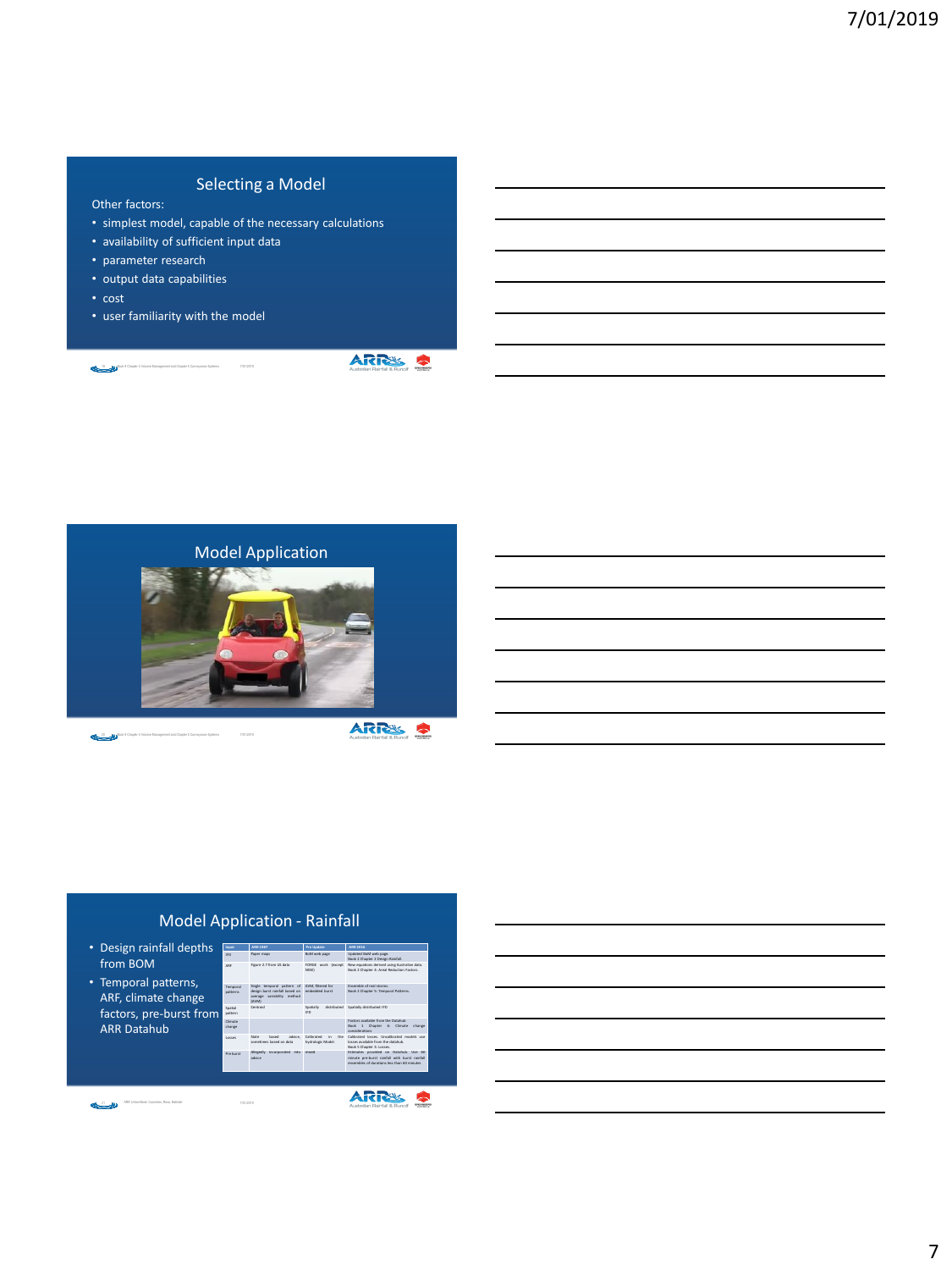# Model Application - Losses

• 'Initial Loss/Continuing Loss' Loss model recommended • For urban catchments apply the following hierarchy:

|                                                   | 1) Locally derived data          |                 |                                                                            |  |  |  |
|---------------------------------------------------|----------------------------------|-----------------|----------------------------------------------------------------------------|--|--|--|
| 2) Regional losses as per Book 5 Ch 3.5 i.e. for: |                                  |                 |                                                                            |  |  |  |
|                                                   | <b>Effective Impervious Area</b> | $IL = 1 to 2mm$ | $CLR = 0mm/hr$                                                             |  |  |  |
|                                                   | <b>Indirectly connected Area</b> |                 | IL = 60% to 80% of rural losses $\int CLR = 1$ to 3 mm/hr (for South East) |  |  |  |
|                                                   | Pervious Area                    |                 | IL = Rural loss (from data hub) $\Big $ CLR = Rural loss (from data hub)   |  |  |  |

• Datahub provides storm loss. Burst Loss = Storm Loss – Preburst

**ARRES S** 22 May 47, MRR Urban Book: Coombes, Roso, Babister 47, 1999 (2019) 7, 1999 (2019)

#### Model Application - Property Runoff

- Basic 'building block' of most urban models.
- Limited number of flood generation processes
- Physical definition should be sufficient to allow local effects to be determined
- Deemed to comply and Rational Method solutions can be considered for property drainage on simple sites e.g. AS/NZS 3500.3
- Continuous simulation may become important for volume harvesting and water quality design (resolve joint probability problems)



Inter-allotment drainage

Roof |

**SE** 101

 $O$  verticed  $\left| \cdot \right|$ 

**Driveway House**

Slope

Gutter

Property boundary

23 ARR Urban Book: Coombes, Roso, Babister Coombes, Roso, Babister



# Model Application - Sub-catchment runoff

- Second 'building block' for urban models
- Landuse complexity, storage effects, variations in rainfall temporal patterns and pre-burst rainfall become more important
- Runoff routing or continuous simulation models more relevant (volume or joint probability)
- May be some opportunity for simplified definition of catchment

24 ARR Urban Book: Coombex, Rosa, Babider Coombex, Park 2014 ARR Urban Book: Coombes, Roso, Babister